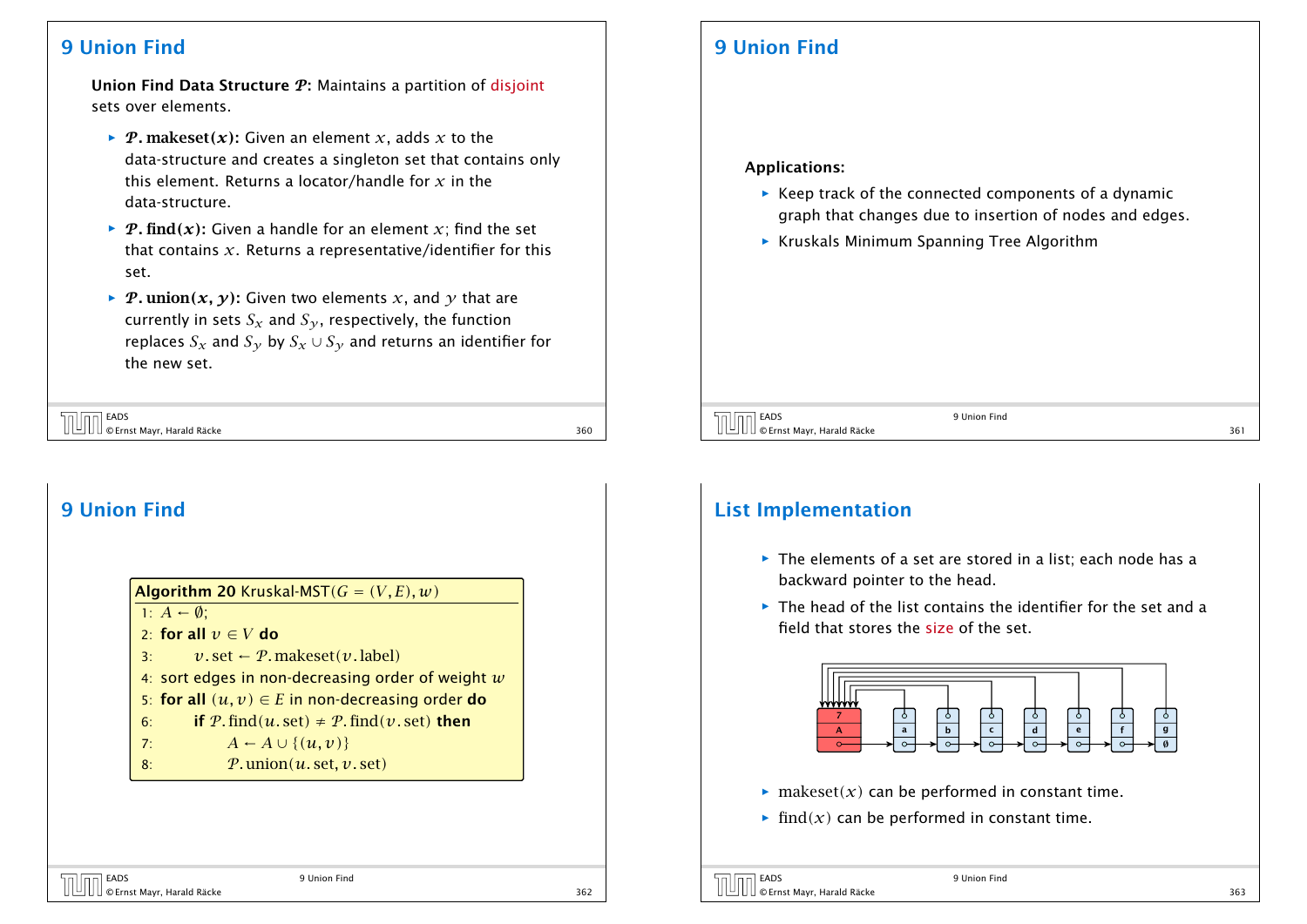### List Implementation

### union $(x, y)$

- $\blacktriangleright$  Determine sets  $S_x$  and  $S_y$ .
- $\blacktriangleright$  Traverse the smaller list (say  $S_{\gamma}$ ), and change all backward pointers to the head of list *Sx*.

© Ernst Mayr, Harald Räcke 364

- $\blacktriangleright$  Insert list  $S_{\gamma}$  at the head of  $S_{\chi}$ .
- $\blacktriangleright$  Adjust the size-field of list  $S_x$ .

EADS 9 Union Find

EADS 9 Union Find

▶ Time:  $\min\{|S_{X}|, |S_{Y}|\}.$ 

## List Implementation



# List Implementation

| www<br>v۱<br>$\mathbf{1}$<br>$S_x$<br>$\circ$  | P<br>P<br>Ó<br>Ò<br>Ô<br>Ô<br>Ô<br>$\boldsymbol{g}$<br>$\mathsf{c}$<br>$\mathsf f$<br>$\pmb{\chi}$<br>$\mathbf d$<br>$\bold{b}$<br>a<br>Ø<br>$\circ$<br>$\circ$<br>$\circ$<br>$\circ$<br>$\circ$<br>$\circ$ |
|------------------------------------------------|-------------------------------------------------------------------------------------------------------------------------------------------------------------------------------------------------------------|
| $\overline{4}$<br>$S_{\mathcal{V}}$<br>$\circ$ | $\circ$<br>Ō<br>Ō<br>Ō<br>$\mathcal{Y}$<br>j<br>$\mathbf h$<br>i.<br>$\circ$<br>$\circ$<br>$\circ$<br>$\circ$                                                                                               |
|                                                |                                                                                                                                                                                                             |

© Ernst Mayr, Harald Räcke 365

## List Implementation

### Running times:

- $\blacktriangleright$  find $(x)$ : constant
- $\blacktriangleright$  makeset $(x)$ : constant
- $\blacktriangleright$  union $(x, y)$ :  $\mathcal{O}(n)$ , where *n* denotes the number of elements contained in the set system.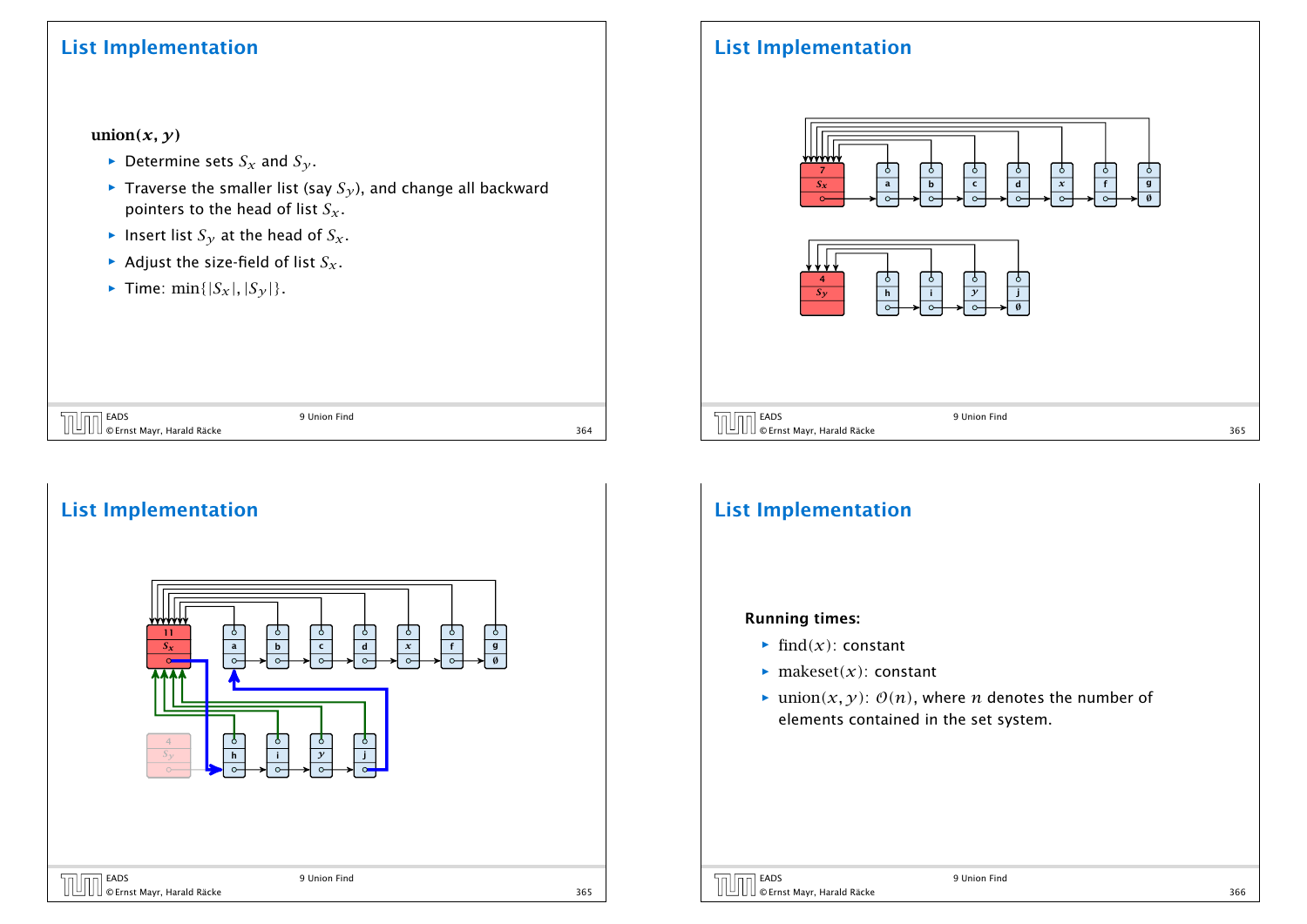### List Implementation

#### Lemma 1

*The list implementation for the ADT union find fulfills the following amortized time bounds:*

- $\blacktriangleright$  find $(x)$ *: 0(1).*
- $\blacktriangleright$  makeset $(x)$ *:*  $\mathcal{O}(\log n)$ *.*
- $\blacktriangleright$  union $(x, y)$ *:*  $\mathcal{O}(1)$ *.*

| <b>MANES EADS</b><br>O Ernst Mayr, Harald Räcke | 9 Union Find |  |
|-------------------------------------------------|--------------|--|
|                                                 |              |  |

## List Implementation

- ▶ For an operation whose actual cost exceeds the amortized cost we charge the excess to the elements involved.
- $\blacktriangleright$  In total we will charge at most  $O(\log n)$  to an element (regardless of the request sequence).
- ▶ For each element a makeset operation occurs as the first operation involving this element.
- **▶ We inflate the amortized cost of the makeset-operation to** Θ*(*log *n)*, i.e., at this point we fill the bank account of the element to Θ*(*log *n)*.
- **▶ Later operations charge the account but the balance never** drops below zero.

## The Accounting Method for Amortized Time Bounds

- **FI** There is a bank account for every element in the data structure.
- $\blacktriangleright$  Initially the balance on all accounts is zero.
- ▶ Whenever for an operation the amortized time bound exceeds the actual cost, the difference is credited to some bank accounts of elements involved.
- ▶ Whenever for an operation the actual cost exceeds the amortized time bound, the difference is charged to bank accounts of some of the elements involved.
- **Follo** If we can find a charging scheme that guarantees that balances always stay positive the amortized time bounds are proven.

```
© Ernst Mayr, Harald Räcke 368
```
EADS 9 Union Find

## List Implementation

makeset(x) : The actual cost is  $\mathcal{O}(1)$ . Due to the cost inflation the amortized cost is  $O(log n)$ .

 $find(x)$ : For this operation we define the amortized cost and the actual cost to be the same. Hence, this operation does not change any accounts. Cost: O*(*1*)*.

### union $(x, y)$ :

- If  $S_x = S_y$  the cost is constant; no bank accounts change.
- $\triangleright$  Otw. the actual cost is  $\mathcal{O}(\min\{|S_x|, |S_y|\})$ .
- Assume wlog. that  $S_x$  is the smaller set; let *c* denote the hidden constant, i.e., the actual cost is at most  $c \cdot |S_x|$ .
- $\blacktriangleright$  Charge *c* to every element in set  $S_x$ .

 $\overline{CD}$  EADS 9 Union Find © Ernst Mayr, Harald Räcke 370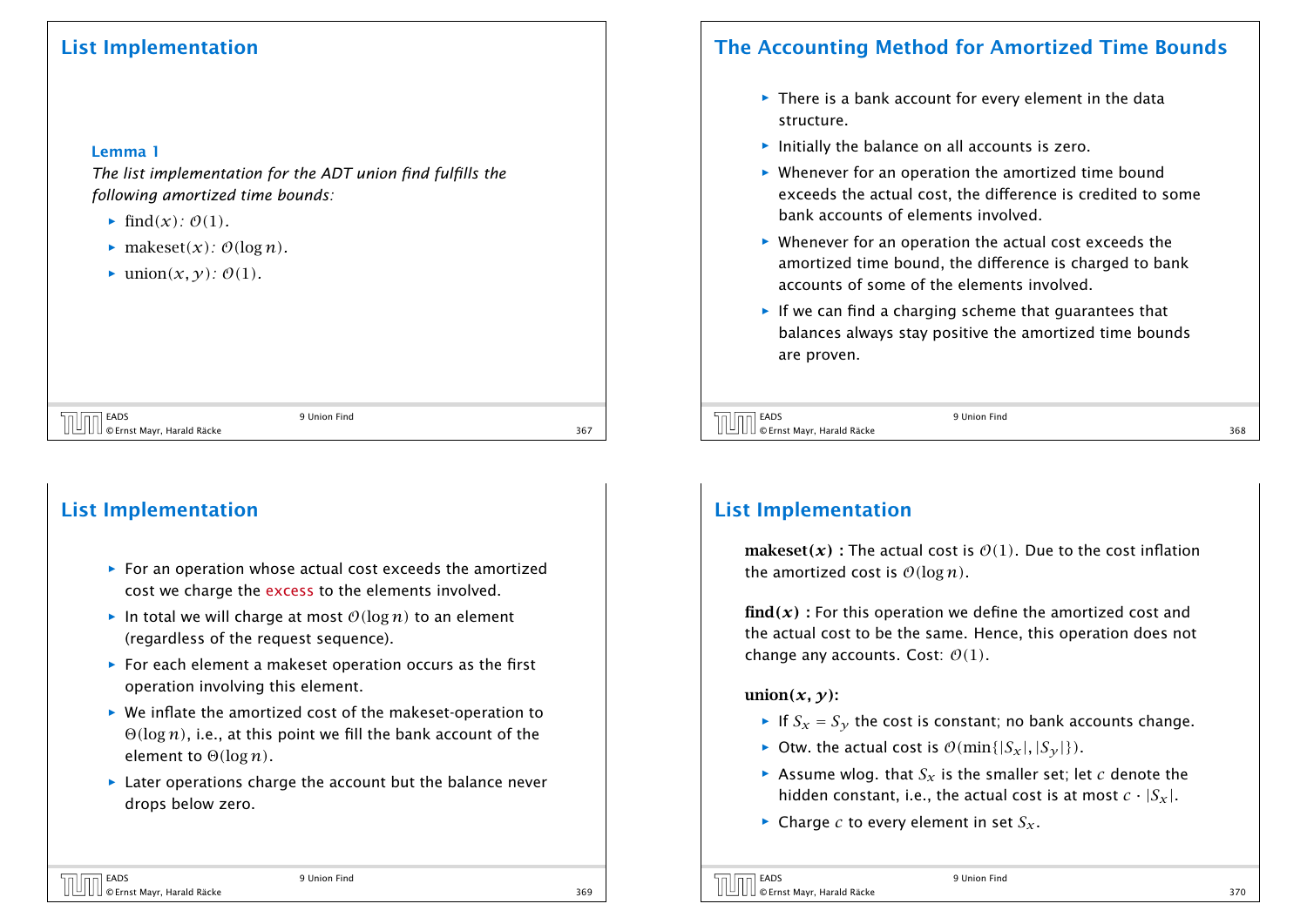### List Implementation

#### Lemma 2

*An element is charged at most*  $\lfloor \log_2 n \rfloor$  *times, where n is the total number of elements in the set system.*

### Proof.

Whenever an element  $x$  is charged the number of elements in  $x$ 's set doubles. This can happen at most  $\lfloor \log n \rfloor$  times.  $\Box$ 

EADS 9 Union Find © Ernst Mayr, Harald Räcke 371

### Implementation via Trees

#### makeset*(x)*

- **▶ Create a singleton tree. Return pointer to the root.**
- $\blacktriangleright$  Time:  $\mathcal{O}(1)$ .

### $find(x)$

- $\triangleright$  Start at element *x* in the tree. Go upwards until you reach the root.
- $\triangleright$  Time:  $\mathcal{O}(\text{level}(x))$ , where level $(x)$  is the distance of element *x* to the root in its tree. Not constant.

## Implementation via Trees

- **Maintain nodes of a set in a tree.**
- ► The root of the tree is the label of the set.
- **▶ Only pointer to parent exists; we cannot list all elements of** a given set.



Set system {2*,* 5*,* 10*,* 12}, {3*,* 6*,* 7*,* 8*,* 9*,* 14*,* 17}, {16*,* 19*,* 23}.

| EADS<br>بالمظ                       | 9 Union Find |  |
|-------------------------------------|--------------|--|
| U  브 U U © Ernst Mayr, Harald Räcke |              |  |

### Implementation via Trees

To support union we store the size of a tree in its root.

### union $(x, y)$

- *►* Perform  $a \leftarrow \text{find}(x)$ ;  $b \leftarrow \text{find}(\gamma)$ . Then: link $(a, b)$ .
- $\blacktriangleright$  link $(a, b)$  attaches the smaller tree as the child of the larger.
- $\blacktriangleright$  In addition it updates the size-field of the new root.



 $\blacktriangleright$  Time: constant for  $\text{link}(a, b)$  plus two find-operations.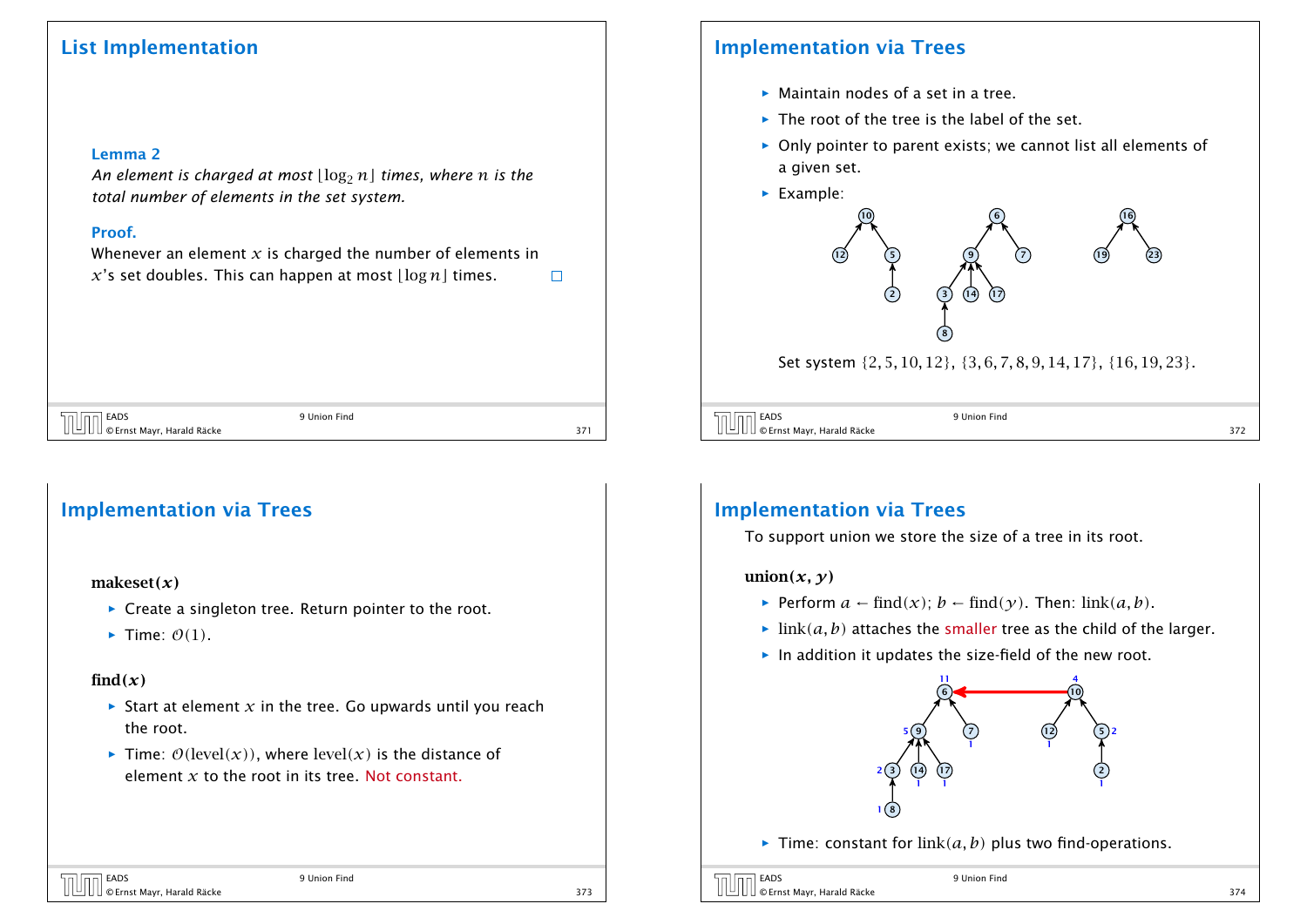### Implementation via Trees

#### Lemma 3

*The running time (non-amortized!!!) for*  $\text{find}(x)$  *is*  $\mathcal{O}(\log n)$ *.* 

#### Proof.

- $\blacktriangleright$  When we attach a tree with root *c* to become a child of a tree with root *p*, then  $size(p) \geq 2size(c)$ , where size denotes the value of the size-field right after the operation.
- After that the value of size(c) stays fixed, while the value of size*(p)* may still increase.
- *►* Hence, at any point in time a tree fulfills  $size(p) \geq 2size(c)$ , for any pair of nodes *(p, c)*, where *p* is a parent of *c*.

 $\Box$ 

| <b>THE EADS</b><br>C Ernst Mayr, Harald Räcke | 9 Union Find |  |
|-----------------------------------------------|--------------|--|
|                                               |              |  |

Asymptotically the cost for a find-operation does not increase due to the path compression heuristic.

However, for a worst-case analysis there is no improvement on the running time. It can still happen that a find-operation takes time  $O(\log n)$ .

### Path Compression

### $find(x)$ :

- **►** Go upward until you find the root.
- **F** Re-attach all visited nodes as children of the root.
- $\triangleright$  Speeds up successive find-operations.



 $\triangleright$  Note that the size-fields now only give an upper bound on the size of a sub-tree.

| 9 Union Find |  |
|--------------|--|

## Amortized Analysis

### Definitions:

- $\blacktriangleright$  size $(v)$ : the number of nodes that were in the sub-tree rooted at *v* when *v* became the child of another node (or the number of nodes if  $\nu$  is the root).
- $\blacktriangleright$  rank $(v)$ :  $\lfloor \log(\text{size}(v)) \rfloor$ .
- $\blacktriangleright \implies$  size $(v) \geq 2^{\text{rank}(v)}$ .

### Lemma 4

*The rank of a parent must be strictly larger than the rank of a child.*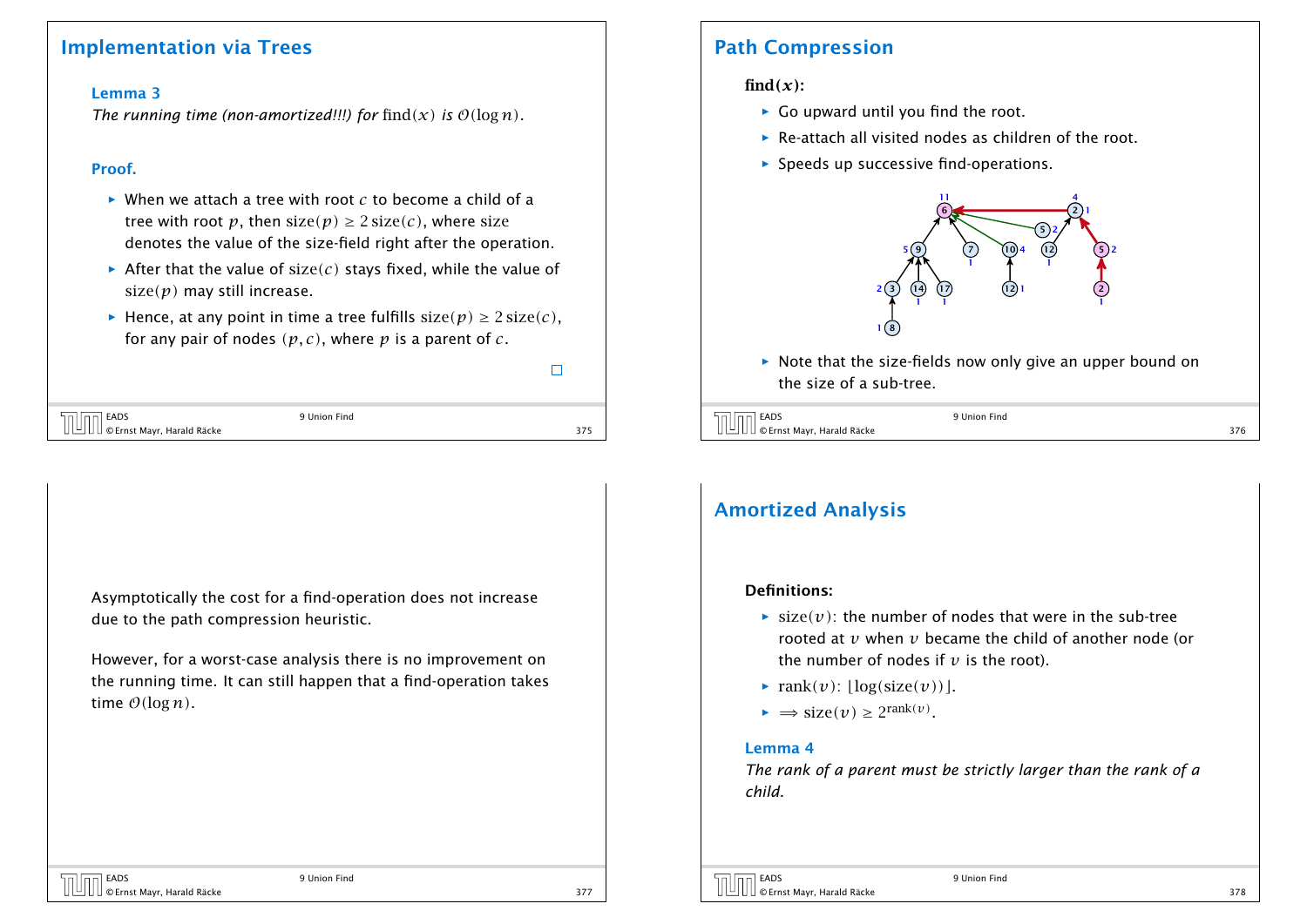### Amortized Analysis

### Lemma 5

*There are at most*  $n/2<sup>s</sup>$  *nodes of rank s.* 

### Proof.

- $\blacktriangleright$  Let's say a node *v* sees the rank *s* node *x* if *v* is in *x*'s sub-tree at the time that *x* becomes a child.
- $\triangleright$  A node *v* sees at most one node of rank *s* during the running time of the algorithm.
- **Fig.** This holds because the rank-sequence of the roots of the different trees that contains *v* during the running time of the algorithm is a strictly increasing sequence.
- **▶ Hence, every node** *sees* at most one rank *s* node, but every rank *s* node is seen by at least 2 *<sup>s</sup>* different nodes.  $\Box$

| 9 Union Find |     |
|--------------|-----|
|              | 37Q |

## Amortized Analysis In the following we assume  $n \geq 3$ . rank-group: ► A node with rank rank $(v)$  is in rank group  $\log^*(rank(v))$ .  $\blacktriangleright$  The rank-group  $q = 0$  contains only nodes with rank 0 or rank 1. *<sup>ñ</sup>* A rank group *g* ≥ 1 contains ranks  $tow(g-1) + 1, \ldots, tow(g)$ . **Fig.** The maximum non-empty rank group is  $\log^*$ ([log *n*]) ≤  $\log^*(n)$  − 1 (which holds for *n* ≥ 3).

*<sup>ñ</sup>* Hence, the total number of rank-groups is at most log<sup>∗</sup> *n*.

## Amortized Analysis

We define

\n
$$
\text{tow}(i) := \n \begin{cases}\n 1 & \text{if } i = 0 \\
 2^{\text{tow}(i-1)} & \text{otw.}\n \end{cases}\n \quad\n \text{tow}(i) = 2^{2^{2^{2^{2}}}} \n \begin{cases}\n i & \text{times}\n \end{cases}
$$
\n

and

$$
\log^*(n) := \min\{i \mid \text{tow}(i) \geq n\} .
$$

### Theorem 6

*Union find with path compression fulfills the following amortized running times:*

- *►* makeset $(x)$ :  $\mathcal{O}(\log^*(n))$
- *►* find $(x)$ :  $\mathcal{O}(\log^*(n))$
- $\blacktriangleright$  union(*x*, *y*) :  $\mathcal{O}(\log^*(n))$

| EADS                               | 9 Union Find |     |
|------------------------------------|--------------|-----|
| U 브 U U © Ernst Mayr, Harald Räcke |              | 380 |

## Amortized Analysis

### Accounting Scheme:

- ▶ create an account for every find-operation
- $\blacktriangleright$  create an account for every node  $v$

The cost for a find-operation is equal to the length of the path traversed. We charge the cost for going from  $v$  to parent  $[v]$  as follows:

- **Figure 1** If parent  $[v]$  is the root we charge the cost to the find-account.
- **Fig. 1** If the group-number of rank $(v)$  is the same as that of rank*(*parent*[v])* (before starting path compression) we charge the cost to the node-account of *v*.
- ▶ Otherwise we charge the cost to the find-account.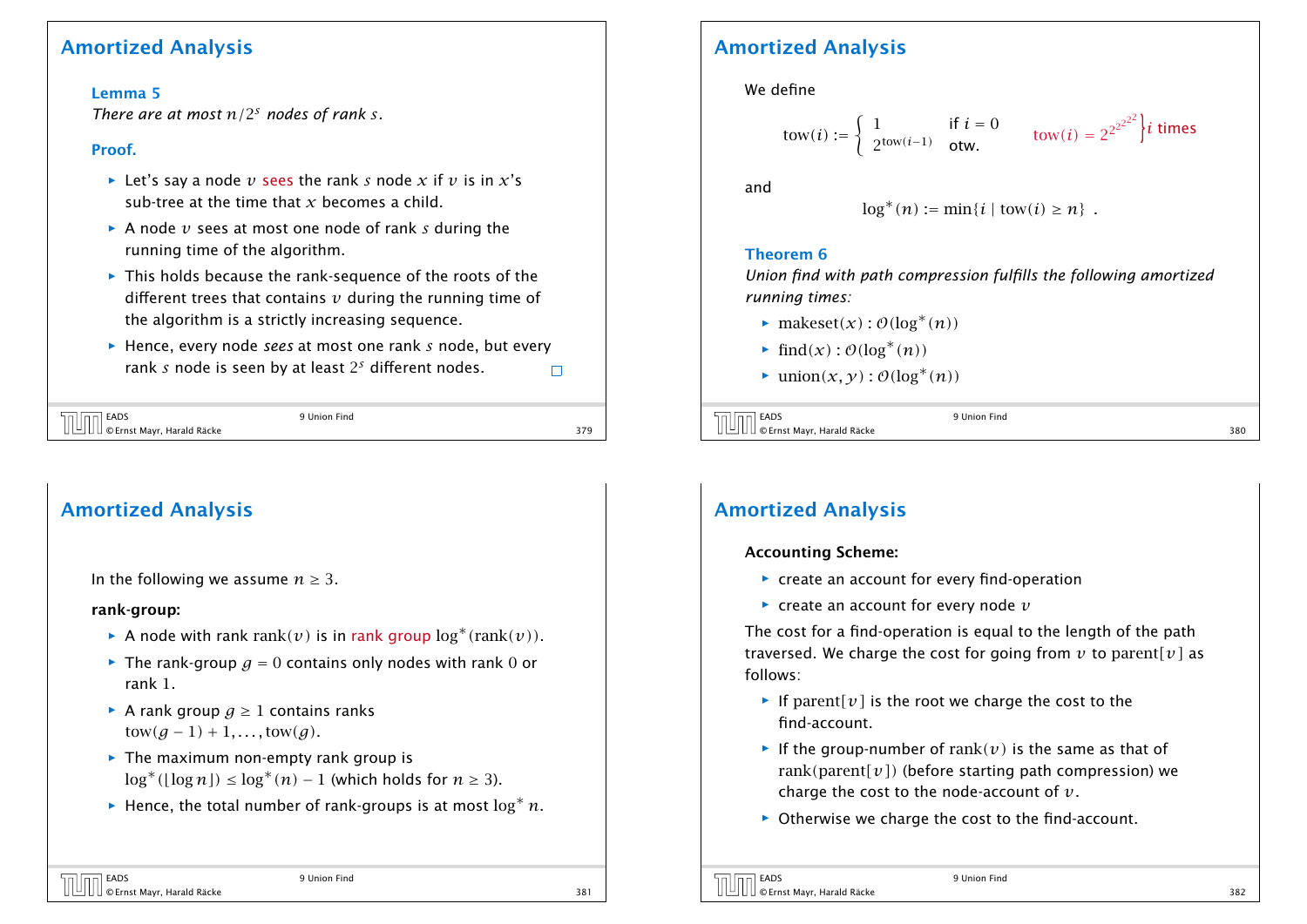#### Observations:

- *ñ* A find-account is charged at most log∗ *(n)* times (once for the root and at most  $\log^*(n) - 1$  times when increasing the rank-group).
- $\blacktriangleright$  After a node  $v$  is charged its parent-edge is re-assigned. The rank of the parent strictly increases.
- $\triangleright$  After some charges to  $v$  the parent will be in a larger rank-group.  $\Rightarrow$  *v* will never be charged again.
- *ñ* The total charge made to a node in rank-group *g* is at most  $\text{tow}(g) - \text{tow}(g-1) \leq \text{tow}(g)$ .

### EADS 9 Union Find © Ernst Mayr, Harald Räcke 383

#### What is the total charge made to nodes?

**►** The total charge is at most

$$
\sum_{g} n(g) \cdot \mathrm{tow}(g) ,
$$

where  $n(g)$  is the number of nodes in group g.

| EADS<br>Union Find                 |     |
|------------------------------------|-----|
| U 브 U U © Ernst Mayr, Harald Räcke | 384 |

For 
$$
g \ge 1
$$
 we have  
\n
$$
n(g) \le \sum_{s=\text{tow}(g-1)+1}^{\text{tow}(g)} \frac{n}{2^s} = \frac{n}{2^{\text{tow}(g-1)+1}} \sum_{s=0}^{\text{tow}(g)-\text{tow}(g-1)-1} \frac{1}{2^s}
$$
\n
$$
\le \frac{n}{2^{\text{tow}(g-1)+1}} \sum_{s=0}^{\infty} \frac{1}{2^s} \le \frac{n}{2^{\text{tow}(g-1)+1}} \cdot 2
$$
\n
$$
\le \frac{n}{2^{\text{tow}(g-1)}} = \frac{n}{\text{tow}(g)}
$$
\nHence,  
\n
$$
\sum_{g} n(g) \text{tow}(g) \le n(0) \text{tow}(0) + \sum_{g \ge 1} n(g) \text{tow}(g) \le n \log^*(n)
$$

© Ernst Mayr, Harald Räcke 385

EADS 9 Union Find

1 2*s*

### Amortized Analysis

Without loss of generality we can assume that all makeset-operations occur at the start.

This means if we inflate the cost of makeset to log<sup>∗</sup> *n* and add this to the node account of *v* then the balances of all node accounts will sum up to a positive value (this is sufficient to obtain an amortized bound).